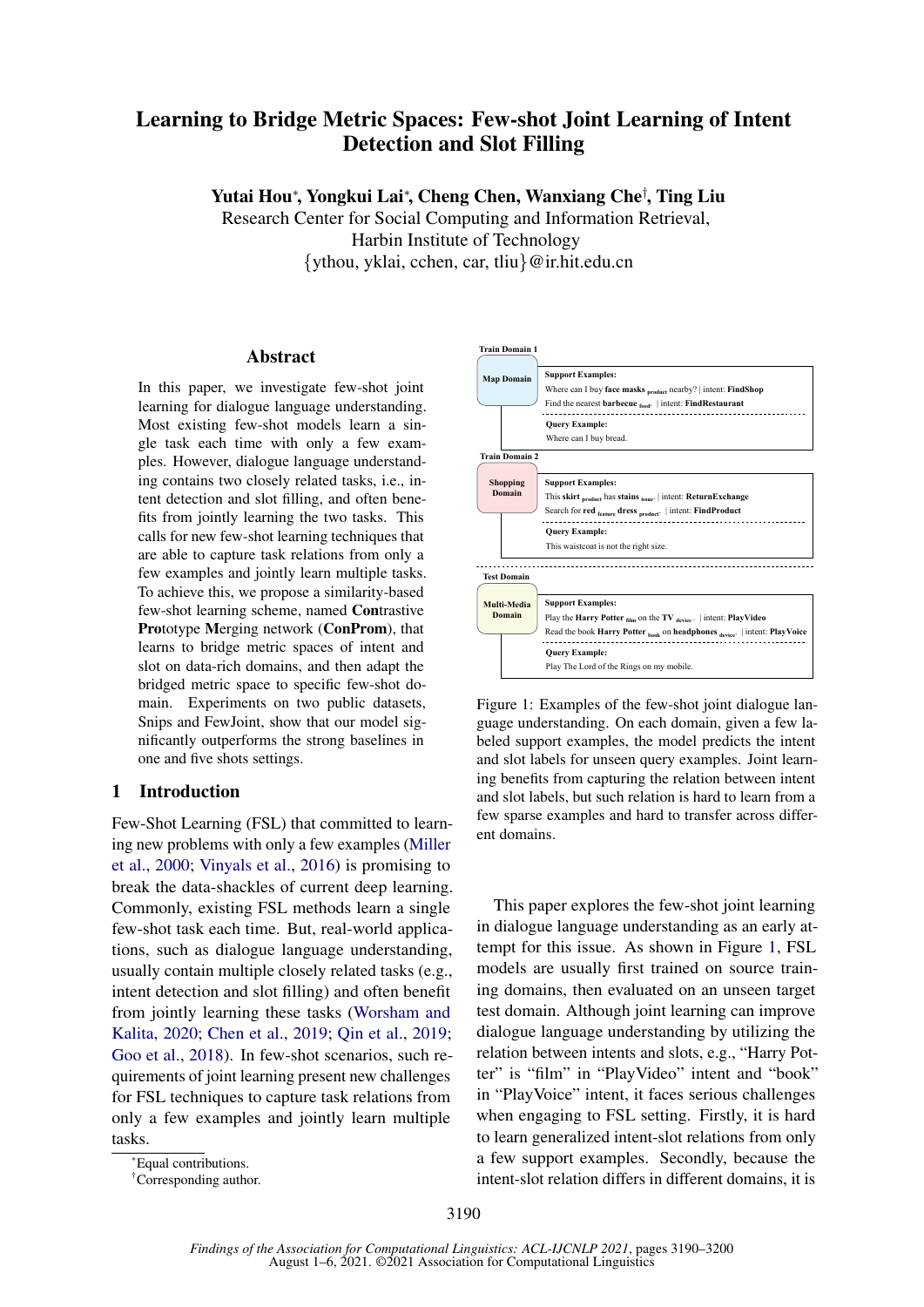hard to directly transfer the prior experience from source domains to target domains. For instance, the intent-slot relation, "PlayVideo"-"film", has never appeared in source domains.

To tackle the aforementioned joint learning challenges in few-shot dialogue language understanding, we propose the Prototype Merging, which learns the intent-slot relation from data-rich training domains and adaptively captures and utilizes it to an unseen test domain. The intent-slot relation is learned with cross-attention between intent and slot class prototypes, which are the mean embeddings of the support examples belonging to the same classes. Such intent-slot relation adaptively connects the metric spaces of the two tasks.

Further, to jointly refine the intent and slot metric spaces bridged by Prototype Merging, we claim that related intents and slots, such as "PlayVideo" and "film", should be closely distributed in the metric space, otherwise, well-separated. To achieve this, we propose Contrastive Alignment Learning, which exploits class prototype pairs of related intents and slots as positive samples and nonrelated pairs as negative samples. With these samples, it regularizes the FSL process with a margined contrastive loss.

Overall, we named the above novel few-shot joint learning framework as Contrastive Prototype Merging network (ConProm), which connects intent detection and slot filling tasks by bridging the metric spaces of them. Two main components of it cooperate to accomplish this goal. As shown in Figure [2,](#page-1-0) Prototype Merging builds the connection between two metric spaces, and Contrastive Alignment Learning refine the bridged metric space by properly distributing prototypes.

Experiments on two public datasets show both Prototype Merging and Contrastive Aligning Objective significantly boost the few-shot joint learning effects and outperform strong baselines. In summary, our contribution is three-fold: (1) We investigate the few-shot joint dialogue language understanding problem, which is also an early attempt for few-shot joint learning problem. (2) We propose a novel Prototype Merging mechanism to build intent-slot connections adaptively. (3) We introduce a Contrastive Alignment Learning objective to jointly refines the metric spaces of intent detection and slot filling. For reproducibility, our code for this paper is publicly available at <https://github.com/AtmaHou/FewShotJoint>.

<span id="page-1-0"></span>

Figure 2: Illustration of two main components of the Con-Prom model: Prototype Merging and Contrastive Alignment Learning. C denotes prototypes. To ease understanding, we omit the repelling Inter loss in Bridged Metric Space, e.g, loss between  $C_{\rm book}$  and  $C_{\rm PlayVideo}.$ 

# 2 Background

Before start, we introduce the background of dialogue language understanding and few-shot learning.

# 2.1 Dialogue Language Understanding

level classification problem that classifies a user utterance into one of  $N$  intent categories. Dialogue language understanding contains two main components: intent detection and slot filling [\(Young et al.,](#page-10-0) [2013\)](#page-10-0). Intent detection is a sentence-

Different from intent detection, slot filling aims to extract key entities within user utterances, which is often achieved by assigning slot tags to each token of a user utterance and is usually formulated as a sequence labeling problem. Given input utterance  $\mathbf{x} = \langle x_1, x_2, \dots, x_n \rangle$  as a sequence of words, joint dialogue language understanding predicts the corresponding semantic frame  $y = (l, t)$ , where l is the intent label and  $\mathbf{t} = \langle t_1, t_2, \dots, t_n \rangle$  is the slot tags sequence of the utterance.

#### <span id="page-1-1"></span>2.2 Few-shot Learning

Few-shot learning (FSL) extracts prior experience that allows quick adaption to new problems. Therefore, FSL models are usually first trained on a set of source domains, then evaluated on another set of unseen target domains. Figure [1](#page-0-0) shows an example of the training and testing process of few-shot learning for dialogue language understanding.

A target domain only contains a few labeled examples, which is called support set  $S =$  $\{(x^{(i)}, y^{(i)})\}_{i=1}^{|S|}$ . S includes K examples (K-shot) for each of  $N$  classes (N-way). Taking classification problem as an instance: given an input query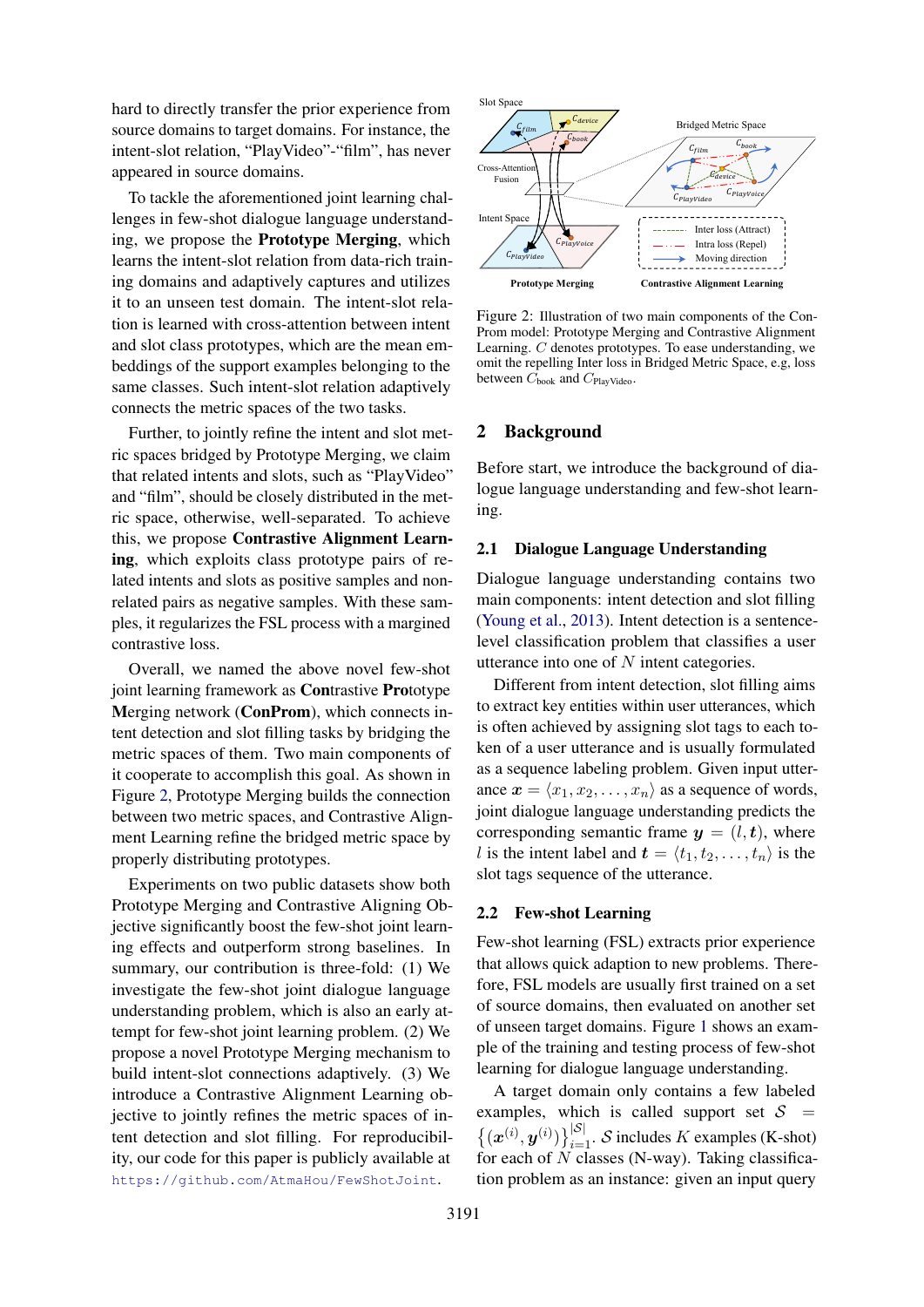example  $x = \langle x_1, x_2, \ldots, x_n \rangle$  and a K-shot support set  $S$  as references, we find the most appropriate class  $y^*$  of  $x$ :

$$
y^* = \arg\max_{y} \ p(y \mid \bm{x}, \mathcal{S}).
$$

State-of-the-art few-shot learning is often similarity-based methods [\(Bao et al.,](#page-8-2) [2020;](#page-8-2) [Snell](#page-9-4) [et al.,](#page-9-4) [2017\)](#page-9-4). These methods conquer the extreme lack of data by learning a general similarity metric space on data-rich source domains. Then on fewshot target domains, they classify a query example according to example-class similarity, where class representations are obtained from a few support examples.

Prototypical network [\(Snell et al.,](#page-9-4) [2017\)](#page-9-4) is one of the most classical similarity-based methods. It obtains the class representation as to the mean embedding of support examples belonging to the same class, so called prototypes:

$$
C_i = \frac{1}{|\mathcal{S}_i|} \sum_{(\boldsymbol{x},y) \in \mathcal{S}_i} E(\boldsymbol{x}),
$$

where  $S_i$  is the set of support examples of the *i*th class, and  $E(\cdot)$  is the embedding function. The probability of  $x$  belongs to the *i*th class is then made as:

$$
p(y_i | \mathbf{x}, S) = \frac{\exp(\text{Sim}(E(\mathbf{x}), C_i))}{\sum_j \exp(\text{Sim}(E(\mathbf{x}), C_j))},
$$

where  $\text{SIM}(\cdot, \cdot)$  is a vector similarity function.

## 3 Proposed Method

In this section, we introduce the proposed Contrastive Prototype Merging network (Con-Prom). Firstly, we describe the few-shot intent detection and slot filling with Prototypical network ([§3.1\)](#page-2-0). Based on that, we present two key components of ConProm: the Prototype Merging mechanism that adaptively connects two metric spaces of intent and slot  $(\S3.2)$  and the **Contrastive Align**ment Learning that jointly refines the metric space connected by Prototype Merging ([§3.3\)](#page-3-0).

#### <span id="page-2-0"></span>3.1 Few-shot Intent Detection and Slot Filling

We build our few-shot intent detection and slot filling model based on the Prototypical Network described in Section [2.2.](#page-1-1) Given a query sentence  $x$ and a support set  $S$ , we estimate the probability of

<span id="page-2-2"></span>

Figure 3: Illustration of cross-attention based information fusion in Prototype Merge. Thicker lines indicate higher crossattention scores. For example, "PlayVideo" and "film" are more related, so the corresponding score is larger.

x being associated with intent label  $l_i$  as:

$$
p(l_i | \mathbf{x}, \mathcal{S})
$$
  
= 
$$
\frac{\exp(\text{SIM}(E_{\text{intent}}(\mathbf{x}), C_{\text{intent}_i}))}{\sum_j \exp(\text{SIM}(E_{\text{intent}}(\mathbf{x}), C_{\text{intent}_j}))},
$$

and estimates the probability of the  $k$ th token in  $x$ belonging to the ith slot class as:

$$
p(t_i | k, \mathbf{x}, \mathcal{S})
$$
  
= 
$$
\frac{\exp(\text{SIM}(E_{\text{slot}}(x_k), C_{\text{slot}_i}))}{\sum_j \exp(\text{SIM}(E_{\text{slot}}(x_k), C_{\text{slot}_j}))},
$$

where  $C_{\text{intent}_i}$  and  $C_{\text{slot}_i}$  are prototypes derived with support examples.  $E_{\text{intent}}(\cdot)$  and  $E_{\text{slot}}(\cdot)$  are embedder functions for intent and slot respectively. We adopt BERT [\(Devlin et al.,](#page-8-3) [2019\)](#page-8-3) as the embedder, and the sentence embedding  $E_{\text{intent}}(x)$  is calculated as the averaged embedding of its tokens. We use the dot-product similarity for function  $Sim(\cdot, \cdot)$ .

### <span id="page-2-1"></span>3.2 Prototype Merging

To achieve few-shot joint learning and capture the intent-slot relation with the similarity-based method described above, we need to bridge the metric spaces of intent detection and slot filling. However, as mentioned in the introduction, intentslot relation differs in different domains, it is hard to transfer the bridged metric space learned from source domains to target domains.

To remedy this, we propose the Prototype Merging that can bridge metric spaces adaptively. As shown in Figure [3,](#page-2-2) Prototype Merging adaptively estimates intent-slot relevance with crossattention between intent and slot, and then merges the intent and slot prototypes with attentive information fusion. Such an attentive fusion process enables both intent and slot prototype representations to reflect intent-slot relation and improves domain transferability.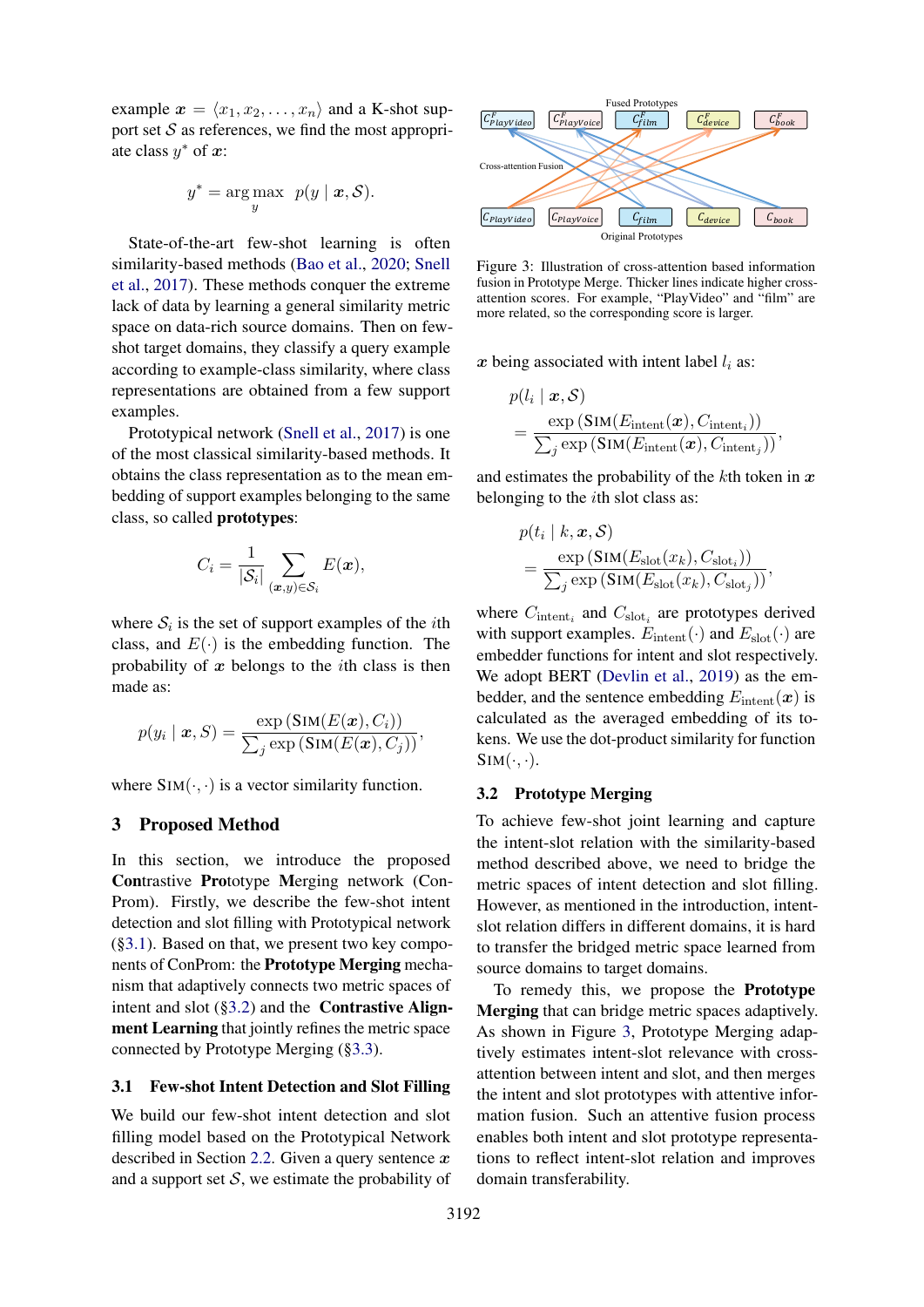On an unseen target domain, we estimate the intent-slot cross-attention scores from the support set with two methods: (1) use the statistic of cooccurrence of different intents and slots; (2) estimate the intent-slot relevance score using prototype representations.

Firstly, for the statistic-based attention-score, we estimate intent-slot attention scores  $A<sup>S</sup>$  by counting the co-occurrence of different intents and slots, where  $A_{i,j}^{\rm S}$  records the normalized number of cooccurrence times for the ith intent and the jth slot (normalized by row).

Secondly, for representation-based attentionscore, we estimate the cross-attention scores with the Additive Attention [\(Bahdanau et al.,](#page-8-4)  $2015$  $2015$  $2015$ ):<sup>1</sup>

$$
A_{i,j}^{\rm R} = V^{\top} \tanh(W C_{\text{intent}_i} + U C_{\text{slot}_j}),
$$

where  $A^R$  is the attention matrix, and  $A_{i,j}^R$  records the cross-attention score between the ith intent and the *j*th slot.  $U, V$  and  $W$  are parameters learned on source domains,which preserve the general experience of estimating relevance with representations.  $C_{\text{intent}_i}$  and  $C_{\text{slot}_j}$  are prototypes of *i*th intent and the *j*th slot respectively. We normalize  $A^R$  by row with softmax function.

We obtain the final cross-attention score matrix A by combining  $A^S$  and  $A^R$ .

$$
A = \lambda A^{\rm S} + (1 - \lambda)A^{\rm R},
$$

where  $\lambda$  is the interpolation factor.

After obtaining the cross-attention scores, we represent each intent by fusing the information of related slot prototypes, where the attention scores are used as fusing weights. Similarly, we use intent prototypes to represent slots (See Figure [3\)](#page-2-2). The fusion process is as follows:

$$
C_{\text{intent}_i}^{\text{F}} = \sum_j A_{ij} \times C_{\text{slot}_j},
$$
  

$$
C_{\text{slot}_j}^{\text{F}} = \sum_i A_{ij} \times C_{\text{intent}_i},
$$

where  $C_{\text{intent}_i}^{\text{F}}$  and  $C_{\text{slot}_j}^{\text{F}}$  are the fused prototypes of ith intent and the jth slot respectively.

At last, we obtain the representation of merged prototypes  $C'$  by combining the origin prototype

C with the fused prototype  $C^F$ :

$$
C'_{\text{intent}} = \alpha \times C_{\text{intent}}^{F} + (1 - \alpha) \times C_{\text{intent}},
$$
  

$$
C'_{\text{slot}} = \alpha \times C_{\text{slot}}^{F} + (1 - \alpha) \times C_{\text{slot}},
$$

where the  $\alpha$  is a hyper-parameter that controls the importance of intent-slot relation.

#### <span id="page-3-0"></span>3.3 Contrastive Alignment Learning

Similarity-based few-shot learning relies heavily on a good metric space, where different classes should be well separated from each other [\(Hou](#page-8-5) [et al.,](#page-8-5) [2020a;](#page-8-5) [Yoon et al.,](#page-10-1) [2019\)](#page-10-1). In joint-learning scenarios, there are further requests to connect metric spaces of joint learned tasks and jointly optimize these metric spaces.

In response to the above requests, we argue that the distribution of prototypes of dialogue language understanding should fit these intuitions: (1) different intent prototypes should be far away and the same as slot prototypes (*Intra-Contrastive*); (2) the slot prototypes should close to the related intent prototypes and should be far away from the unrelated intent prototypes (*Inter-Contrastive*).[2](#page-3-2) To achieve these, we introduce a Margined Contrastive Loss to force the model to learn the separation and alignment of intent and slot prototypes.

Firstly, to encourage separation of prototypes from the same task, we regularize the learning of intent and slot prototypes with *Intra-Contrastive* loss  $\mathcal{L}_{\text{Intra}} = \frac{1}{2}$  $\frac{1}{2}(\mathcal{L}_{\text{Intra-intent}} + \mathcal{L}_{\text{Intra-slot}})$ , where both the  $\mathcal{L}_{\text{Intra-intent}}$  and  $\mathcal{L}_{\text{Intra-slot}}$  are calculated as:

$$
\mathcal{L}_{\text{Intra}} = \frac{1}{N^2} \sum_{i} \sum_{j} \max(0, m - ||C_i - C_j||)^2,
$$

where  $m$  is the margin value and  $N$  is the number of prototypes. The margin  $m$  is important since it can protect metric space from excessive dispersion.

Next, we learn the alignment (separation) between intent prototypes and slot prototypes with *Inter-Contrastive* loss  $\mathcal{L}_{\text{Inter}}$ :

$$
\mathcal{L}_i^{\mathcal{R}} = \frac{1}{2|\mathcal{R}_i|} \sum_{j \in \mathcal{R}_i} (\left\| C_{\text{intent}_i} - C_{\text{slot}_j} \right\|^2),
$$
  

$$
\mathcal{L}_i^{\mathcal{U}} = \frac{1}{2|\mathcal{U}_i|} \sum_{k \in \mathcal{U}_i} \max(0, m - \| C_{\text{intent}_i} - C_{\text{slot}_k} \|)^2,
$$
  

$$
\mathcal{L}_{\text{Inter}} = \sum_i^{N_I} (\mathcal{L}_i^{\text{R}} + \mathcal{L}_i^{\text{U}}),
$$

<span id="page-3-1"></span><sup>&</sup>lt;sup>1</sup>We adopt additive attention because we find it outperforms common product-based attention in our setting. This is mainly due to that additive attention interferes less with product-based similarity calculations.

<span id="page-3-2"></span> ${}^{2}$ A slot is related to an intent means that they used to co-occur in the same semantic frame.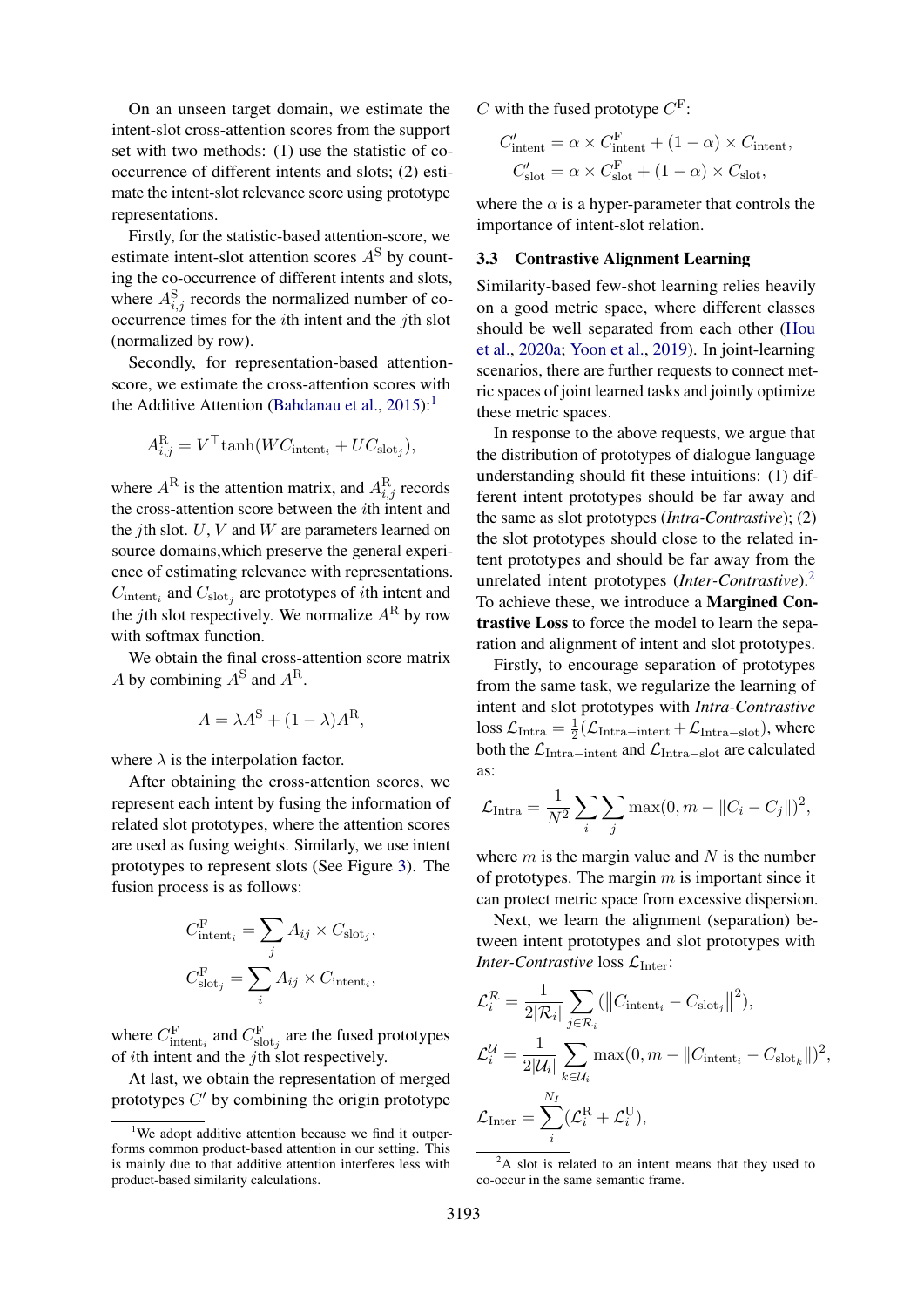where  $\mathcal{R}_i$  is the set of slots related to the *i*th intent and  $\mathcal{U}_i$  is the set of slots that are not related to the *i*th intent.  $N_I$  is the number of intents. Here, we simply obtain the relatedness with the co-occurrence matrix  $M<sup>S</sup>$  in Section [3.2.](#page-2-1)

Finally, the Margin Contrastive Loss is calculated as:

$$
\mathcal{L}_{\text{Contrastive}} = \mathcal{L}_{\text{Inter}} + \mathcal{L}_{\text{Intra}}
$$

### 3.4 Learning Objective

In dialogue language understanding task, we joint learn the intent detection task and slot filling by optimizing both losses at the same time. Specifically, we use CrossEntropy (CE) to calculate the loss for intent detection and slot filling. Combining with the loss of Contrastive Alignment Learning, we train the entire model with the following objective function:

$$
\mathcal{L}_{all} = \mathrm{CE}_{\mathrm{intent}} + \mathrm{CE}_{\mathrm{slot}} + \mathcal{L}_{\mathrm{Contrastive}}
$$

# 4 Experiments

We evaluate our method on the dialogue language understanding task of 1-shot/5-shot setting, which transfers knowledge from source domains (training) to an unseen target domain (testing) containing only 1-shot/5-shot support set.

# 4.1 Settings

Dataset We conduct experiments on two public datasets: Snips [\(Coucke et al.,](#page-8-6) [2018\)](#page-8-6) and FewJoint [\(Hou et al.,](#page-8-7) [2020c\)](#page-8-7). Snips is a widely-used dataset for dialogue language understanding, containing seven single-intent domains together with 53 slots. The other dataset FewJoint is joint dialogue language understanding used in the few-shot learning contest of SMP2020-ECDT Task-1.<sup>[3](#page-4-0)</sup> It contains 59 multi-intent domains, 143 different intents, and 205 different slots.

In the few-shot learning setting, we train models on several source domains and test them on unseen target few-shot domains. For Snips, we follow [Krone et al.](#page-9-5) [\(2020a\)](#page-9-5) and combine singleintent domain into multi-intent domain to achieve the classification of intents. After that, we split the Snips dataset into 3 parts: the training domain with 3 intents, the developing domain with 2 intents and the testing domain with 2 intents. FewJoint is already a few-shot learning benchmark. Therefore, we follow the original data split and there are 45 domains for training, 5 domains for developing and 9 domains for testing.

Few-shot Dataset Construction To simulate the few-shot learning situation, we follow previous few-shot learning works [\(Vinyals et al.,](#page-9-1) [2016;](#page-9-1) [Krone et al.,](#page-9-5) [2020a;](#page-9-5) [Finn et al.,](#page-8-8) [2017\)](#page-8-8) and construct the dataset into a few-shot episode style, where the model is trained and evaluated with a series of few-shot episodes. Each episode contains a support set and query set. However, different from the single-task problem, joint-learning examples are associated with multiple labels. Therefore, we cannot guarantee that each label appears  $K$  times while sampling examples for the  $K$ -shot support set. To remedy this, we build support sets with the Mini-Including Algorithm [\(Hou et al.,](#page-8-5) [2020a\)](#page-8-5), which is intended for such situations. It constructs support set generally following two criteria: (1) All labels appear at least K times in support set.  $(2)$ At least one label will appear less than  $K$  times in the support set if any support example is removed from the support set. For Snips, we construct 200 few-shot episodes for training, 50 for developing, and 50 for testing. We set the query set size as 16 for training and developing, 100 for testing. For FewJoint, we use the few-shot episodes provided by the original dataset.

Evaluation We adopt three metrics for evaluation: Intent Accuracy, Slot F1-score, Joint Accu-racy.<sup>[4](#page-4-1)</sup> For joint dialogue language understanding, Joint Accuracy is the most important metric among all three metrics [\(Hou et al.,](#page-8-7) [2020c\)](#page-8-7). It evaluates the sentence level accuracy, which considers one sentence is correct only when all its slots and intents are correct.

To conduct a robust evaluation under few-shot setting, we validate the models on multiple fewshot episodes (i.e., support-query set pairs) from different domains and take the average score as final results. To control the non-deterministic neural network training [\(Reimers and Gurevych,](#page-9-6) [2017\)](#page-9-6), we report the average score of 5 random seeds for all results.

### 4.2 Baselines

We compare our model with two kinds of strong baseline: fine-tune based transfer learning methods

<span id="page-4-0"></span><sup>&</sup>lt;sup>3</sup>The Eighth China National Conference on Social Media Processing <https://smp2020.aconf.cn/smp.html>

<span id="page-4-1"></span><sup>4</sup>We calculate the Slot F1-score with the conlleval script [https://www.clips.uantwerpen.be/](https://www.clips.uantwerpen.be/conll2000/chunking/conlleval.txt) [conll2000/chunking/conlleval.txt](https://www.clips.uantwerpen.be/conll2000/chunking/conlleval.txt)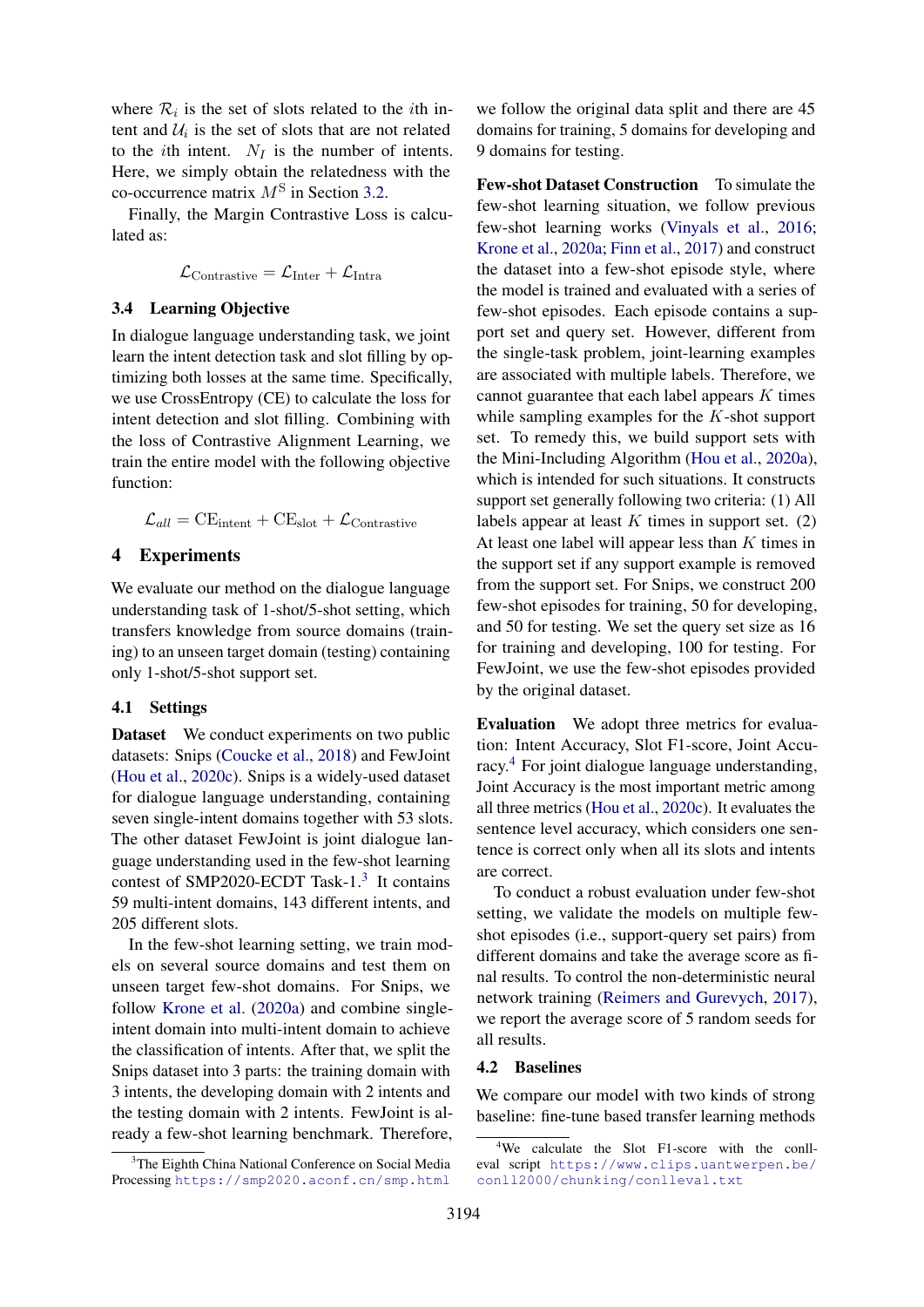<span id="page-5-0"></span>

| <b>Models</b>              | <b>Snips</b>       |                  |                  | <b>Few.Joint</b>   |                  |                  |
|----------------------------|--------------------|------------------|------------------|--------------------|------------------|------------------|
|                            | <b>Intent Acc.</b> | <b>Slot F1</b>   | Joint Acc.       | <b>Intent Acc.</b> | <b>Slot F1</b>   | Joint Acc.       |
| <b>SepProto</b>            | $98.23 \pm 0.66$   | $43.90 \pm 1.98$ | $9.47 \pm 2.10$  | $66.35 + 0.51$     | $27.24 \pm 1.10$ | $10.92 \pm 0.89$ |
| <b>JointProto</b>          | $92.57 \pm 0.57$   | $42.63 \pm 2.03$ | $7.35 \pm 1.70$  | $58.52 + 0.28$     | $29.49 + 1.01$   | $9.64 \pm 0.47$  |
| LD-Proto                   | $97.25 \pm 0.71$   | $47.81 \pm 2.53$ | $10.67 + 1.99$   | $67.70 + 0.65$     | $27.73 \pm 0.35$ | $13.70 + 0.52$   |
| LD-Proto+TR                | $97.53 \pm 0.30$   | $51.03 \pm 2.40$ | $17.32 \pm 2.62$ | $67.63 + 1.42$     | $34.06 \pm 4.75$ | $16.98 \pm 2.14$ |
| <b>ConProm</b> (Ours)      | $96.67 \pm 1.45$   | $53.05 + 0.81$   | $21.72 + 0.97$   | $65.26 + 0.23$     | $33.09 + 1.66$   | $16.32 + 0.75$   |
| $ConFrom + TR (Ours)$      | $96.17 \pm 0.76$   | $55.84 \pm 0.85$ | $29.72 + 1.30$   | $65.73 + 0.55$     | $37.97 + 0.70$   | $19.57 \pm 1.19$ |
| <b>JointTransfer</b>       | $71.07 \pm 4.31$   | $38.24 + 2.19$   | $13.28 \pm 0.45$ | $41.83 + 2.40$     | $26.89 \pm 2.72$ | $12.27 + 2.09$   |
| <b>Meta-JOSFIN</b>         | $71.38 \pm 0.76$   | $31.47 \pm 0.29$ | $8.88 + 0.18$    | $57.92 + 0.66$     | $29.26 \pm 0.45$ | $15.00 \pm 0.66$ |
| LD-Proto+FT                | $83.85 \pm 6.21$   | $45.76 + 5.24$   | $17.70 \pm 2.67$ | 64.70 $\pm$ 0.50   | $32.15 \pm 1.28$ | $21.32 \pm 1.80$ |
| ConProm+FT (Ours)          | $88.20 \pm 3.22$   | $52.41 \pm 2.01$ | $23.05 \pm 1.70$ | $61.24 + 0.81$     | $42.02 \pm 0.77$ | $24.63 \pm 1.30$ |
| $ConFrom + FT + TR (Ours)$ | $90.45 \pm 0.52$   | $56.04 \pm 1.75$ | $27.80 + 2.33$   | $63.67 \pm 0.94$   | $42.44 \pm 0.51$ | $27.72 \pm 0.95$ |

Table 1: Scores on 1-shot dialogue language understanding task on Snips and FewJoint datasets. +FT denotes finetune model. +TR denotes using the trick of transition rule, which blocks illegal slot prediction, such as "I" tag after "O" tag. Results above the mid-line are from non-finetune based methods, and results below the mid-line are from finetuning based methods.

<span id="page-5-1"></span>

| <b>Models</b>              | <b>Snips</b>                   |                |                  | <b>Few</b> Joint   |                  |                  |
|----------------------------|--------------------------------|----------------|------------------|--------------------|------------------|------------------|
|                            | <b>Intent Acc.</b>             | Slot F1        | Joint Acc.       | <b>Intent Acc.</b> | Slot F1          | Joint Acc.       |
| <b>SepProto</b>            | $99.53 \scriptstyle{\pm 0.11}$ | $53.28 + 1.85$ | $14.40 + 3.00$   | $75.64 + 1.51$     | $36.08 + 0.65$   | $15.93 \pm 1.85$ |
| <b>JointProto</b>          | $99.17 \pm 0.09$               | $50.63 + 2.01$ | $13.40 + 1.44$   | $70.93 + 2.45$     | $39.47 + 1.05$   | $14.48 + 1.11$   |
| LD-Proto                   | $99.40 + 0.08$                 | $48.96 + 1.85$ | $20.93 + 3.00$   | $78.29 + 1.51$     | $39.88 + 0.65$   | $22.91 \pm 1.85$ |
| LD-Proto+TR                | $99.20 + 0.30$                 | $54.87 + 3.79$ | $29.40 \pm 2.90$ | $75.75 + 0.95$     | $51.62 + 2.82$   | $27.59 + 2.31$   |
| <b>ConProm</b> (Ours)      | $98.50 + 0.42$                 | $61.03 + 1.77$ | $32.20 + 2.06$   | $78.05 + 1.04$     | $39.40 + 1.75$   | $24.18 + 1.29$   |
| ConProm+TR (Ours)          | $98.99 \pm 0.14$               | $65.13 + 1.46$ | $40.20 \pm 2.24$ | $75.54 + 1.85$     | $50.28 + 1.03$   | $28.69 \pm 1.61$ |
| <b>JointTransfer</b>       | $88.87 + 5.04$                 | $49.62 + 1.87$ | $25.50 + 3.09$   | $57.50 + 6.09$     | $29.00 + 4.35$   | $18.81 + 4.45$   |
| <b>Meta-JOSFIN</b>         | $92.47 + 1.26$                 | $56.85 + 1.25$ | $25.87 + 0.31$   | $78.91 + 0.53$     | $53.88 + 1.63$   | $36.63 + 1.01$   |
| LD-Proto+FT                | $81.07 + 8.61$                 | $59.27 + 3.61$ | $26.33 + 2.38$   | $80.50 + 0.97$     | $55.33 + 2.55$   | $38.11 + 2.60$   |
| ConProm+FT (Ours)          | $96.23 + 1.19$                 | $66.66 + 2.46$ | $39.87 + 2.60$   | $78.33 + 1.14$     | $62.34 + 0.26$   | $40.25 + 1.19$   |
| $ConFrom + FT + TR (Ours)$ | $98.40 + 0.20$                 | $72.98 + 0.41$ | $52.95 \pm 0.85$ | $78.43 + 1.86$     | 69.44 $\pm$ 0.39 | $46.54 \pm 0.72$ |

Table 2: Scores on 5-shot dialogue language understanding task on Snips dataset and FewJoint dataset.

(JointTransfer, Meta-JOSFIN) and similarity-based FSL methods (SepProto, JointProto, LD-Proto).

JointTransfer is a domain transfer model based on the JointBERT [\(Chen et al.,](#page-8-0) [2019\)](#page-8-0). It consists of a shared BERT embedder with intent detection and slot filling layers on the top. We pretrain it on source domains and finetune it on target domain support sets.

Meta-JOSFIN [\(Bhathiya and Thayasivam,](#page-8-9) [2020\)](#page-8-9) is a meta-learning model based on the MAML [\(Finn et al.,](#page-8-8) [2017\)](#page-8-8). The meta-learner model here is a BERT-based joint dialogue language understanding model similar to **Joint-**Transfer. It learns initial parameters that can fast adapt to the target domain after only a few updates.

SepProto is a prototypical-based dialogue language understanding model with BERT embedding,

that learns intent detection and slot filling separately. During the experiment, it is pre-trained on source domains and then directly applies to target domains without fine-tuning.

**JointProto** [\(Krone et al.,](#page-9-5) [2020a\)](#page-9-5) is all the same as SepProto except that it jointly learns the intent and slot tasks by sharing the BERT encoder.

LD-Proto is also a prototypical model similar to JointProto. The only difference is that it is enhanced by the logits-dependency tricks [\(Goo et al.,](#page-8-1) [2018\)](#page-8-1), where joint learning is achieved by depending on the intent and slot prediction on the logits of the accompanying task.

Implements For both ours and baseline models, we determine the hyperparameters on the development set. We use ADAM [\(Kingma and Ba,](#page-9-7) [2015\)](#page-9-7) for training and set batch size as 4 and learning rate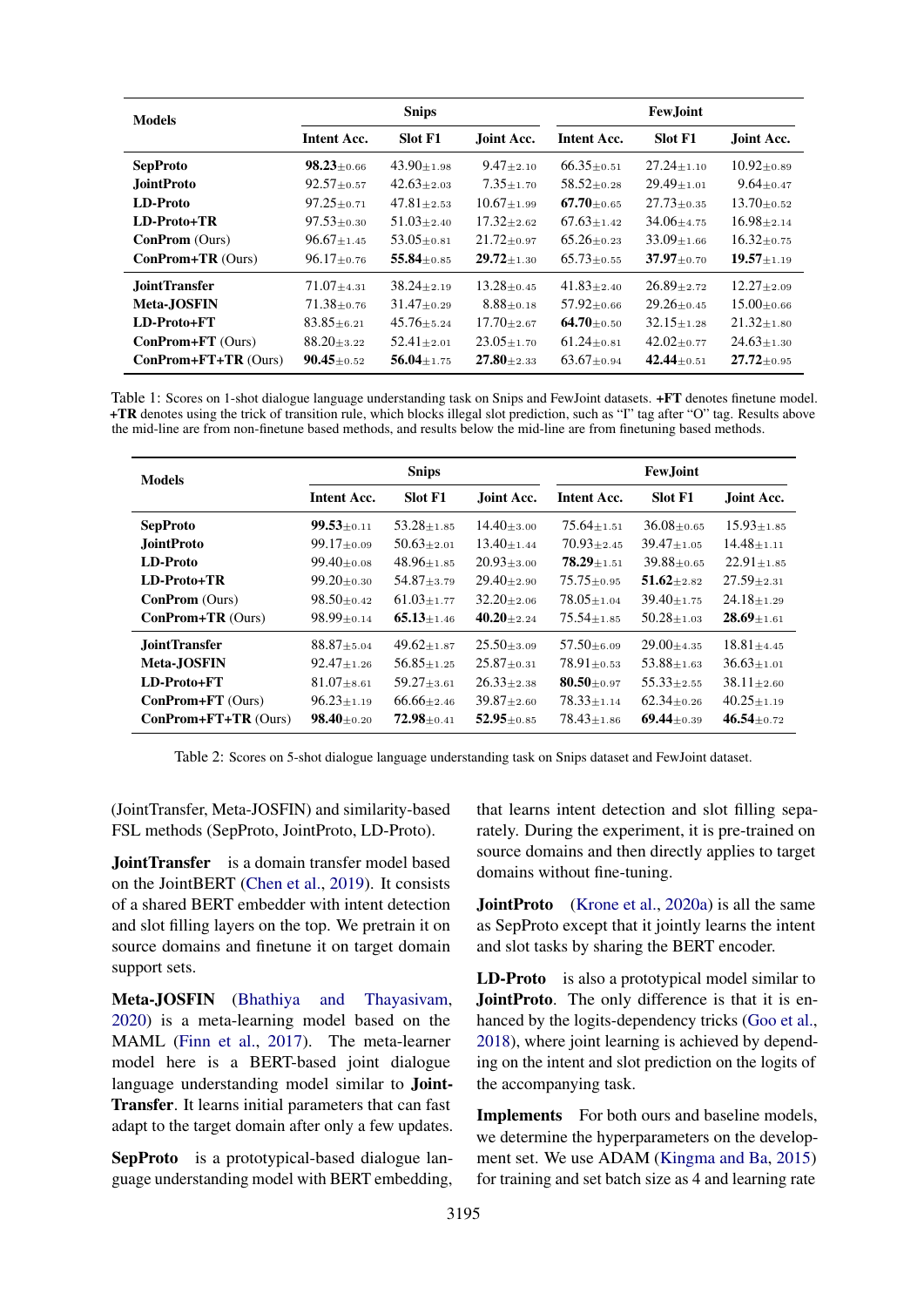as  $10^{-5}$ . We adopt embedding tricks of Pairs-Wise Embedding [\(Gao et al.,](#page-8-10) [2019;](#page-8-10) [Hou et al.,](#page-8-5) [2020a\)](#page-8-5) and Gradual Unfreezing [\(Howard and Ruder,](#page-9-8) [2018\)](#page-9-8). The  $\lambda$  and  $\alpha$  in Section [3.2](#page-2-1) are both set as 0.5. We implement both our and baseline models with the few-shot platform MetaDialog.[5](#page-6-0) Besides, to use the information in target domains and make a fair comparison with fine-tuning baselines, we explore the performance of the similarity-based model under fine-tuning setting (+FT) and enhance the model with a fine-tune process similar to Meta-JOSFIN. In addition, following the suggestions of [Hou et al.](#page-8-5) [\(2020a\)](#page-8-5), we investigate adding Transition Rules (+TR) between slot tags, which bans illegal slot prediction, such as "I" tag after "O" tag.

## 4.3 Main Results

In this section, we present the evaluation of the proposed method on both 1-shot and 5-shot dialogue understanding setting.

Result of 1-shot setting As shown in Table [1,](#page-5-0) our method (ConProm) achieves the best performance on Joint Accuracy, which is the most important metric. Among all metrics, ConProm only lags a bit than LD-Proto on intent accuracy. We address this to the fact that there are many slots shared by different intent, and representing an intent with slots may unavoidably introduce noise from other intents. Considering the huge improvements on Slot and Joint performance over LD-Proto, we argue that the limited loss is a worthy compromise here. Since similarity-based models predict slot tags independently for each token, they tend to predict illegal tags. We employ a simple transition rule (+TR) to remedy such defects and further improves the performance. For fairness, we also enhance LD-Proto with TR trick and our model still outperforms the enhanced baseline.

For those non-finetuned methods, ConProm outperforms LD-Proto by Joint Accuracy scores of 11.05 on Snips and 2.62 on FewJoint, which show that our model can better capture the relation between intent and slot. Our improvements on Snips are higher than those on FewJoint, which is mainly because that there is clearer intent-slot dependency in Snips. The performance of JointProto is even lower than SepProto, which demonstrates that fewshot joint learning is not a trivial issue as simply sharing the embeddings

<span id="page-6-0"></span>

|  | https://github.com/AtmaHou/MetaDialog |
|--|---------------------------------------|
|--|---------------------------------------|

<span id="page-6-1"></span>

| <b>Setting</b> |         | <b>Snips</b> | <b>Few</b> Joint |         |  |
|----------------|---------|--------------|------------------|---------|--|
|                | 1-shot  | 5-shot       | 1-shot           | 5-shot  |  |
| Ours           | 21.72   | 32.20        | 16.32            | 24.18   |  |
| - PM           | $-1.90$ | $-2.63$      | $-4.90$          | $-8.39$ |  |
| $-CAI.$        | $-5.19$ | $-12.73$     | $-1.78$          | $-3.78$ |  |

Table 3: Ablation study over two main components of proposed framework: Prototype Merge (PM) and Contrastive Alignment Learning (CAL). The score is Joint Accuracy.

When finetuning brings significant improvements for all methods, our model (ConProm+FT) still achieves the best performance. Interestingly, we observe that finetuning often hurts the intent prediction. This shows that finetuning brings limited gains on sentence-level domain knowledge but leads to overfitting.

Result of 5-shot setting Table [2](#page-5-1) shows the 5 shot results. The results are consistent with 1-shot setting in general trending and our methods achieve the best performance. While more learning shots improve the performance for all methods, the superiority of our best performed baseline is further strengthened. This shows that the model can better exploit the richer intent-slot relations hidden in 5-shot support sets.

#### 4.4 Analysis

Ablation Test To inspect how each component of the proposed model contributes to the final performance, we conduct ablation analysis. As shown in Table [3,](#page-6-1) we independently removing two main components: Prototype Merge (PM) and Contrastive Alignment Learning (CAL).

When PM is removed, the intent and slot prototypes are represented only with corresponding support examples, and Joint Accuracy drops are witnessed. There is more loss on FewJoint. Because there are much more slots shared by different intents in FewJoint, and the attention mechanism of PM is important for identifying relatedness between intents and slots.

For our model without CAL, we train the model with only cross entropy loss and get lower scores on all settings. There are more performance drops on Snips. This is mainly because that there much clearer intent-slot relation in Snips, which can be easily handled by CAL.

In terms of contribution, there are opposite performance for CAL and PM on two dataset, which shows that PM and CAL complement each other and reach a balance for various situations.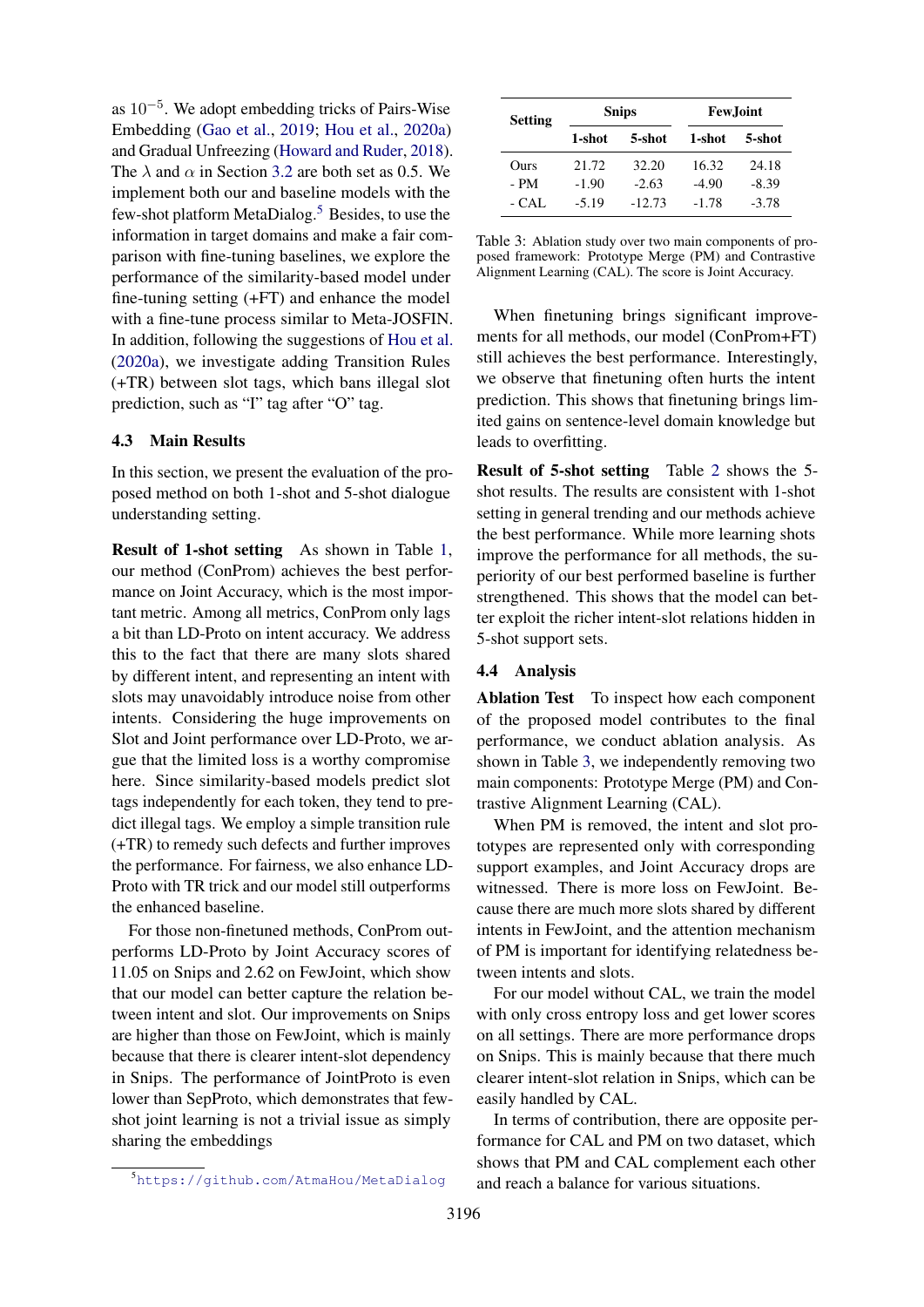<span id="page-7-0"></span>

Figure 4: Visualization of the prototype distribution of Joint-Proto and Ours (ConProm) with tSNE (step=500).

<span id="page-7-1"></span>

| Models               |       | <b>Snips</b> | <b>Few.Joint</b> |       |  |
|----------------------|-------|--------------|------------------|-------|--|
|                      | F1.   | Acc.         | F1.              | Acc.  |  |
| <b>JointProto</b>    | 42.63 | 8.08         | 29.49            | 15.73 |  |
| LD-Proto             | 47.81 | 10.72        | 27.73            | 20.44 |  |
| LD-Proto+TD          | 51.03 | 17.53        | 34.06            | 24.69 |  |
| <b>ConProm</b>       | 53.05 | 22.30        | 33.09            | 22.38 |  |
| ConProm+TD           | 55.84 | 30.47        | 37.97            | 26.31 |  |
| <b>JointTransfer</b> | 38.24 | 14.38        | 26.89            | 26.37 |  |
| <b>Meta-JOSFIN</b>   | 31.47 | 9.73         | 29.26            | 21.73 |  |
| LD-Proto+FT          | 45.76 | 21.92        | 32.15            | 35.75 |  |
| $ConFrom + FT$       | 52.41 | 25.97        | 42.02            | 39.62 |  |
| ConProm+TD+FT        | 56.04 | 27.91        | 42.44            | 40.71 |  |

Table 4: Analysis for sentence level slot accuracy.

Visual Analysis of Prototype Distribution To get further an understanding of the model effects on bridging the metric spaces of intent and slot, we visualize the prototype distributions in the metric space. As shown in Figure [4,](#page-7-0) it is exciting to see that our model successfully refine the prototype distribution by aligning the slots to related intent and making prototypes properly well-separated.

Sentence level slot accuracy analysis There is some confusion in Table [1](#page-5-0) and Table [2](#page-5-1) that there are huge performance differences of Joint Accuracy score when Intent Accuracy scores and Slot F1 scores are similar. We inspect this issue by evaluating the Sentence Level Slot Accuracy, which considers a sentence to be correct when all slots are correct. As shown in Table [4,](#page-7-1) there is a huge gap in the slot accuracy score between LD-Proto and ConProm, which explains the gap in Joint score.

# 5 Related Work

Few-shot learning is one of the most important direction for machine learning area [\(Fei-Fei,](#page-8-11) [2006;](#page-8-11) [Fink,](#page-8-12) [2004\)](#page-8-12) and often achieved by similarity-based method [\(Vinyals et al.,](#page-9-1) [2016\)](#page-9-1) and fine-tuning based

method [\(Finn et al.,](#page-8-8) [2017\)](#page-8-8). FSL in natural language processing has been explored for various tasks, including text classification [\(Sun et al.,](#page-9-9) [2019;](#page-9-9) [Geng](#page-8-13) [et al.,](#page-8-13) [2019;](#page-8-13) [Yan et al.,](#page-10-2) [2018;](#page-10-2) [Yu et al.,](#page-10-3) [2018\)](#page-10-3), entity relation classification [\(Lv et al.,](#page-9-10) [2019;](#page-9-10) [Gao et al.,](#page-8-14) [2020;](#page-8-14) [Ye and Ling,](#page-10-4) [2019\)](#page-10-4), sequence labeling [\(Luo](#page-9-11) [et al.,](#page-9-11) [2018;](#page-9-11) [Hou et al.,](#page-8-15) [2018;](#page-8-15) [Shah et al.,](#page-9-12) [2019;](#page-9-12) [Hou et al.,](#page-8-5) [2020a;](#page-8-5) [Liu et al.,](#page-9-13) [2020\)](#page-9-13).

As the important part of a dialog system, dialogue language understanding attract a lot of attention in few-shot scenario. [Dopierre et al.](#page-8-16) [\(2020\)](#page-8-16); [Vlasov et al.](#page-9-14) [\(2018\)](#page-9-14); [Xia et al.](#page-9-15) [\(2018\)](#page-9-15) explored fewshot intent detection technique. [Luo et al.](#page-9-11) [\(2018\)](#page-9-11) and [Hou et al.](#page-8-5) [\(2020a\)](#page-8-5) investigated few-shot slot tagging by using prototypical network. [Hou et al.](#page-8-17) [\(2020b\)](#page-8-17) explored few-shot multi-label intent detection with an adaptive logit adapting threshold. But all of these works focus on a single task.

Despite a lot of works on joint dialogue understanding [\(Goo et al.,](#page-8-1) [2018;](#page-8-1) [Li et al.,](#page-9-16) [2018;](#page-9-16) [Zhang](#page-10-5) [et al.,](#page-10-5) [2019;](#page-10-5) [Qin et al.,](#page-9-3) [2019;](#page-9-3) [Wang et al.,](#page-9-17) [2018;](#page-9-17) [E](#page-8-18) [et al.,](#page-8-18) [2019;](#page-8-18) [Wu et al.,](#page-9-18) [2020;](#page-9-18) [Gangadharaiah and](#page-8-19) [Narayanaswamy,](#page-8-19) [2019;](#page-8-19) [Liu et al.,](#page-9-19) [2019;](#page-9-19) [Qin et al.,](#page-9-20) [2020\)](#page-9-20), few-shot joint dialogue understanding is less investigated. [Krone et al.](#page-9-21) [\(2020b\)](#page-9-21) and [Bhathiya and](#page-8-9) [Thayasivam](#page-8-9) [\(2020\)](#page-8-9) make the earliest attempts by directly adopt general and classic few-shot learning methods such as MAML and prototypical network. These methods achieve joint learning by sharing the embedding between intent detection and slot filling task, which model the relation between intent and slot task implicitly. By contrast, we explicitly model the interaction between intent and slot with attentive information fusion and constrastive loss. Experiment results also demonstrate the superiority of our method on this task.

#### 6 Conclusion

In this paper, we propose a similarity-based fewshot joint learning framework, ConProm, for dialogue understanding. To adaptively model the interaction between intents and slots, we propose the Prototype Merging that bridges the intent metric and slot metric spaces with cross-attention between intent and slot. To learn better bridged metric space for intent and slot, we propose the Contrastive Alignment Learning to align related crosstask labels in metric space and force unrelated labels properly separated. Experiment results validate that both Prototype Merging and Contrastive Alignment Learning can improve performance.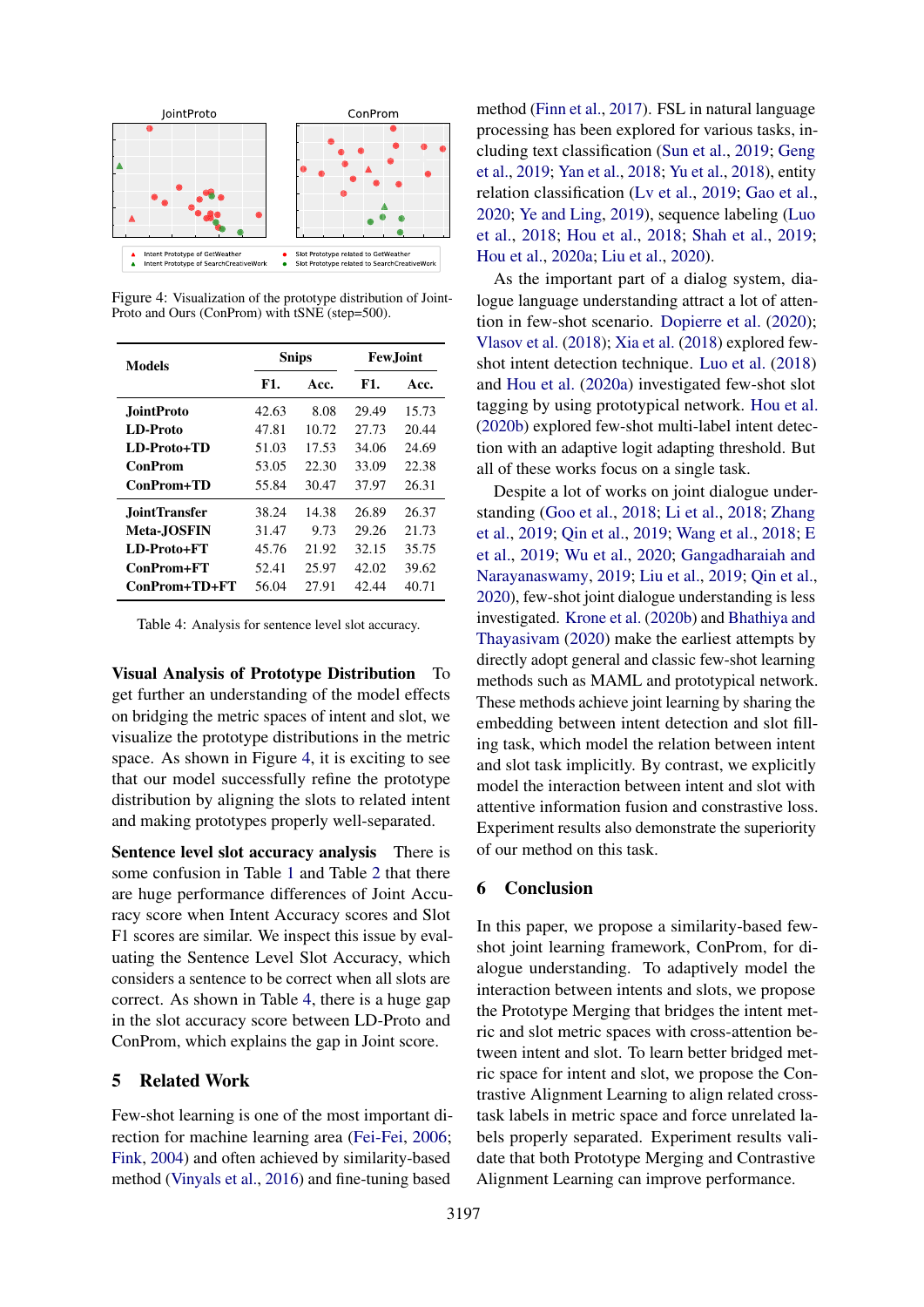### Acknowledgments

We are grateful for the helpful comments and suggestions from the anonymous reviewers. This work was supported by the National Key R&D Program of China via grant 2020AAA0106501 and the National Natural Science Foundation of China (NSFC) via grant 61976072 and 61772153.

## References

- <span id="page-8-4"></span>Dzmitry Bahdanau, Kyunghyun Cho, and Yoshua Bengio. 2015. [Neural machine translation by jointly](http://arxiv.org/abs/1409.0473) [learning to align and translate.](http://arxiv.org/abs/1409.0473) In *Proc. of the ICLR*.
- <span id="page-8-2"></span>Yujia Bao, Menghua Wu, Shiyu Chang, and Regina Barzilay. 2020. [Few-shot text classification with dis](https://openreview.net/forum?id=H1emfT4twB)[tributional signatures.](https://openreview.net/forum?id=H1emfT4twB) In *Proc. of the ICLR*. Open-Review.net.
- <span id="page-8-9"></span>Hemanthage S Bhathiya and Uthayasanker Thayasivam. 2020. Meta learning for few-shot joint intent detection and slot-filling. In *Proc. of the ICMLT*, pages 86–92.
- <span id="page-8-0"></span>Qian Chen, Zhu Zhuo, and Wen Wang. 2019. BERT for joint intent classification and slot filling. *CoRR*, abs/1902.10909.
- <span id="page-8-6"></span>Alice Coucke, Alaa Saade, Adrien Ball, Théodore Bluche, Alexandre Caulier, David Leroy, Clément Doumouro, Thibault Gisselbrecht, Francesco Caltagirone, Thibaut Lavril, Maël Primet, and Joseph Dureau. 2018. Snips voice platform: an embedded spoken language understanding system for privateby-design voice interfaces. *CoRR*, abs/1805.10190.
- <span id="page-8-3"></span>Jacob Devlin, Ming-Wei Chang, Kenton Lee, and Kristina Toutanova. 2019. [BERT: Pre-training of](https://doi.org/10.18653/v1/N19-1423) [deep bidirectional transformers for language under](https://doi.org/10.18653/v1/N19-1423)[standing.](https://doi.org/10.18653/v1/N19-1423) In *Proc. of the NAACL, Volume 1 (Long and Short Papers)*, pages 4171–4186, Minneapolis, Minnesota. Association for Computational Linguistics.
- <span id="page-8-16"></span>Thomas Dopierre, Christophe Gravier, Julien Subercaze, and Wilfried Logerais. 2020. [Few-shot](https://doi.org/10.18653/v1/2020.coling-main.438) [pseudo-labeling for intent detection.](https://doi.org/10.18653/v1/2020.coling-main.438) In *Proc. of the COLING*, pages 4993–5003, Barcelona, Spain (Online). International Committee on Computational Linguistics.
- <span id="page-8-18"></span>Haihong E, Peiqing Niu, Zhongfu Chen, and Meina Song. 2019. [A novel bi-directional interrelated](https://doi.org/10.18653/v1/P19-1544) [model for joint intent detection and slot filling.](https://doi.org/10.18653/v1/P19-1544) In *Proc. of the ACL*, pages 5467–5471, Florence, Italy. Association for Computational Linguistics.
- <span id="page-8-11"></span>Li Fei-Fei. 2006. Knowledge transfer in learning to recognize visual objects classes. In *Proc. of the ICDL*, pages 1–8.
- <span id="page-8-12"></span>Michael Fink. 2004. [Object classification from a single](https://proceedings.neurips.cc/paper/2004/hash/ef1e491a766ce3127556063d49bc2f98-Abstract.html) [example utilizing class relevance metrics.](https://proceedings.neurips.cc/paper/2004/hash/ef1e491a766ce3127556063d49bc2f98-Abstract.html) In *Proc. of the NIPS*, pages 449–456.
- <span id="page-8-8"></span>Chelsea Finn, Pieter Abbeel, and Sergey Levine. 2017. [Model-agnostic meta-learning for fast adaptation of](http://proceedings.mlr.press/v70/finn17a.html) [deep networks.](http://proceedings.mlr.press/v70/finn17a.html) In *Proc. of the ICML*, volume 70 of *Proceedings of Machine Learning Research*, pages 1126–1135. PMLR.
- <span id="page-8-19"></span>Rashmi Gangadharaiah and Balakrishnan Narayanaswamy. 2019. [Joint multiple intent](https://doi.org/10.18653/v1/N19-1055) [detection and slot labeling for goal-oriented dialog.](https://doi.org/10.18653/v1/N19-1055) In *Proc. of the NAACL*, pages 564–569, Minneapolis, Minnesota. Association for Computational Linguistics.
- <span id="page-8-14"></span>Tianyu Gao, Xu Han, Ruobing Xie, Zhiyuan Liu, Fen Lin, Leyu Lin, and Maosong Sun. 2020. [Neural](https://aaai.org/ojs/index.php/AAAI/article/view/6281) [snowball for few-shot relation learning.](https://aaai.org/ojs/index.php/AAAI/article/view/6281) In *Proc. of the AAAI*, pages 7772–7779. AAAI Press.
- <span id="page-8-10"></span>Tianyu Gao, Xu Han, Hao Zhu, Zhiyuan Liu, Peng Li, Maosong Sun, and Jie Zhou. 2019. [FewRel 2.0: To](https://doi.org/10.18653/v1/D19-1649)[wards more challenging few-shot relation classifica](https://doi.org/10.18653/v1/D19-1649)[tion.](https://doi.org/10.18653/v1/D19-1649) In *Proc. of the EMNLP-IJCNLP*, pages 6250– 6255, Hong Kong, China. Association for Computational Linguistics.
- <span id="page-8-13"></span>Ruiying Geng, Binhua Li, Yongbin Li, Xiaodan Zhu, Ping Jian, and Jian Sun. 2019. [Induction networks](https://doi.org/10.18653/v1/D19-1403) [for few-shot text classification.](https://doi.org/10.18653/v1/D19-1403) In *Proc. of the EMNLP-IJCNLP*, pages 3904–3913, Hong Kong, China. Association for Computational Linguistics.
- <span id="page-8-1"></span>Chih-Wen Goo, Guang Gao, Yun-Kai Hsu, Chih-Li Huo, Tsung-Chieh Chen, Keng-Wei Hsu, and Yun-Nung Chen. 2018. [Slot-gated modeling for joint](https://doi.org/10.18653/v1/N18-2118) [slot filling and intent prediction.](https://doi.org/10.18653/v1/N18-2118) In *Proc. of the NAACL, Volume 2 (Short Papers)*, pages 753–757, New Orleans, Louisiana. Association for Computational Linguistics.
- <span id="page-8-5"></span>Yutai Hou, Wanxiang Che, Yongkui Lai, Zhihan Zhou, Yijia Liu, Han Liu, and Ting Liu. 2020a. [Few-shot](https://doi.org/10.18653/v1/2020.acl-main.128) [slot tagging with collapsed dependency transfer and](https://doi.org/10.18653/v1/2020.acl-main.128) [label-enhanced task-adaptive projection network.](https://doi.org/10.18653/v1/2020.acl-main.128) In *Proc. of the ACL*, pages 1381–1393, Online. Association for Computational Linguistics.
- <span id="page-8-17"></span>Yutai Hou, Yongkui Lai, Yushan Wu, Wanxiang Che, and Ting Liu. 2020b. Few-shot learning for multilabel intent detection. *CoRR*, abs/2010.05256.
- <span id="page-8-15"></span>Yutai Hou, Yijia Liu, Wanxiang Che, and Ting Liu. 2018. Sequence-to-sequence data augmentation for dialogue language understanding. *Proc. of the COL-ING*.
- <span id="page-8-7"></span>Yutai Hou, Jiafeng Mao, Yongkui Lai, Cheng Chen, Wanxiang Che, Zhigang Chen, and Ting Liu. 2020c. Fewjoint: A few-shot learning benchmark for joint language understanding. *CoRR*.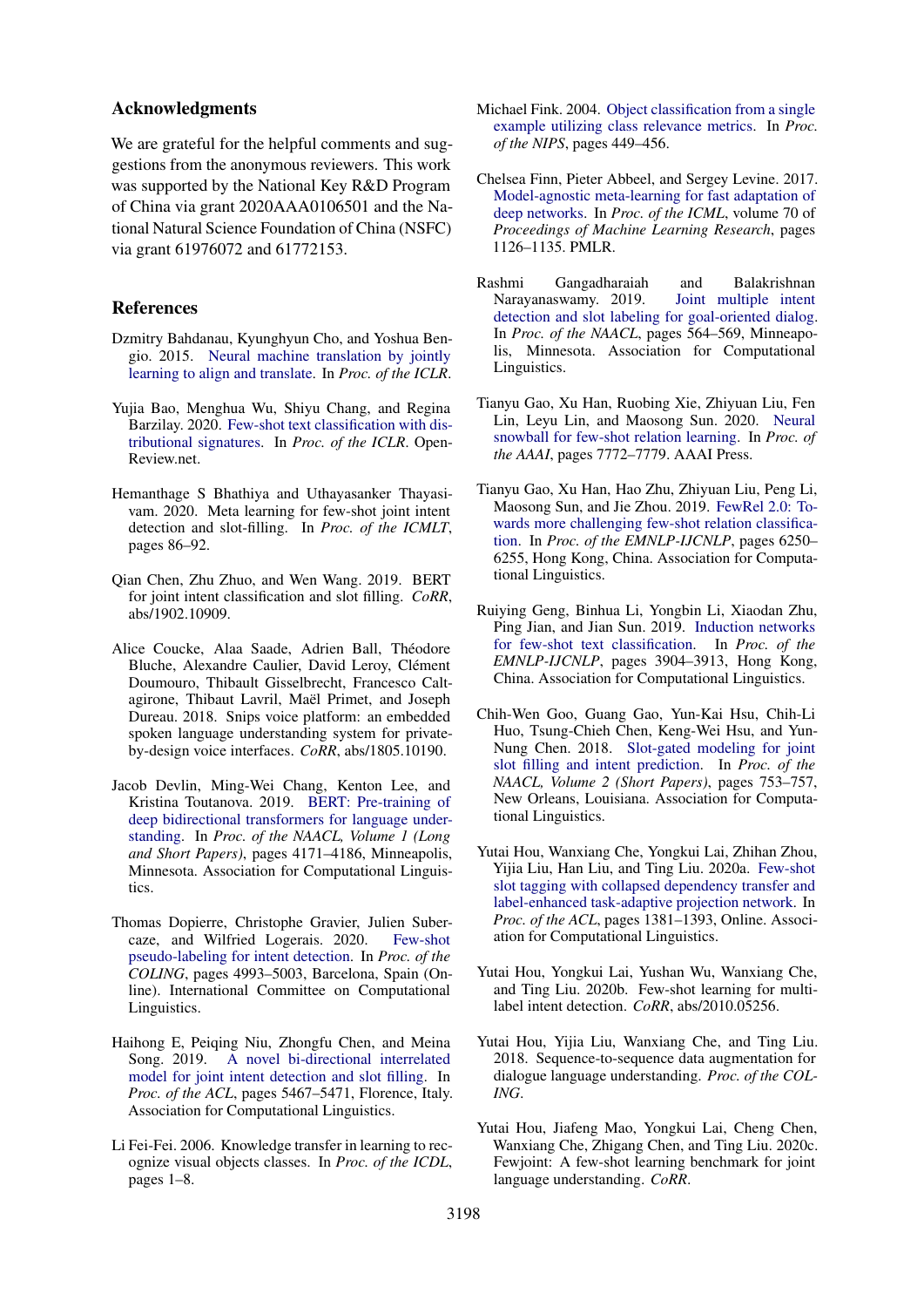- <span id="page-9-8"></span>Jeremy Howard and Sebastian Ruder. 2018. [Univer](https://doi.org/10.18653/v1/P18-1031)[sal language model fine-tuning for text classifica](https://doi.org/10.18653/v1/P18-1031)[tion.](https://doi.org/10.18653/v1/P18-1031) In *Proc. of the ACL (Volume 1: Long Papers)*, pages 328–339, Melbourne, Australia. Association for Computational Linguistics.
- <span id="page-9-7"></span>Diederik P. Kingma and Jimmy Ba. 2015. [Adam: A](http://arxiv.org/abs/1412.6980) [method for stochastic optimization.](http://arxiv.org/abs/1412.6980) In *Proc. of the ICLR*.
- <span id="page-9-5"></span>Jason Krone, Yi Zhang, and Mona Diab. 2020a. [Learn](https://doi.org/10.18653/v1/2020.nlp4convai-1.12)[ing to classify intents and slot labels given a hand](https://doi.org/10.18653/v1/2020.nlp4convai-1.12)[ful of examples.](https://doi.org/10.18653/v1/2020.nlp4convai-1.12) In *Proc. of the 2nd Workshop on Natural Language Processing for Conversational AI*, pages 96–108, Online. Association for Computational Linguistics.
- <span id="page-9-21"></span>Jason Krone, Yi Zhang, and Mona Diab. 2020b. [Learn](https://doi.org/10.18653/v1/2020.nlp4convai-1.12)[ing to classify intents and slot labels given a hand](https://doi.org/10.18653/v1/2020.nlp4convai-1.12)[ful of examples.](https://doi.org/10.18653/v1/2020.nlp4convai-1.12) In *Proc. of the 2nd Workshop on Natural Language Processing for Conversational AI*, pages 96–108, Online. Association for Computational Linguistics.
- <span id="page-9-16"></span>Changliang Li, Liang Li, and Ji Qi. 2018. [A self](https://doi.org/10.18653/v1/D18-1417)[attentive model with gate mechanism for spoken](https://doi.org/10.18653/v1/D18-1417) [language understanding.](https://doi.org/10.18653/v1/D18-1417) In *Proc. of the EMNLP*, pages 3824–3833, Brussels, Belgium. Association for Computational Linguistics.
- <span id="page-9-19"></span>Yijin Liu, Fandong Meng, Jinchao Zhang, Jie Zhou, Yufeng Chen, and Jinan Xu. 2019. [CM-net: A novel](https://doi.org/10.18653/v1/D19-1097) [collaborative memory network for spoken language](https://doi.org/10.18653/v1/D19-1097) [understanding.](https://doi.org/10.18653/v1/D19-1097) In *Proc. of the EMNLP-IJCNLP*, pages 1051–1060, Hong Kong, China. Association for Computational Linguistics.
- <span id="page-9-13"></span>Zihan Liu, Genta Indra Winata, Peng Xu, and Pascale Fung. 2020. Coach: A coarse-to-fine approach for cross-domain slot filling. In *Proc. of the ACL*, pages 19–25.
- <span id="page-9-11"></span>Bingfeng Luo, Yansong Feng, Zheng Wang, Songfang Huang, Rui Yan, and Dongyan Zhao. 2018. [Marry](https://doi.org/10.18653/v1/P18-1194)[ing up regular expressions with neural networks: A](https://doi.org/10.18653/v1/P18-1194) [case study for spoken language understanding.](https://doi.org/10.18653/v1/P18-1194) In *Proc. of the ACL (Volume 1: Long Papers)*, pages 2083–2093, Melbourne, Australia. Association for Computational Linguistics.
- <span id="page-9-10"></span>Xin Lv, Yuxian Gu, Xu Han, Lei Hou, Juanzi Li, and Zhiyuan Liu. 2019. [Adapting meta knowledge](https://doi.org/10.18653/v1/D19-1334) [graph information for multi-hop reasoning over few](https://doi.org/10.18653/v1/D19-1334)[shot relations.](https://doi.org/10.18653/v1/D19-1334) In *Proc. of the EMNLP-IJCNLP*, pages 3376–3381, Hong Kong, China. Association for Computational Linguistics.
- <span id="page-9-0"></span>Erik G. Miller, Nicholas E. Matsakis, and Paul A. Viola. 2000. [Learning from one example through shared](https://doi.org/10.1109/CVPR.2000.855856) [densities on transforms.](https://doi.org/10.1109/CVPR.2000.855856) In *Proc. of the CVPR*, pages 1464–1471. IEEE Computer Society.
- <span id="page-9-3"></span>Libo Qin, Wanxiang Che, Yangming Li, Haoyang Wen, and Ting Liu. 2019. [A stack-propagation frame](https://doi.org/10.18653/v1/D19-1214)[work with token-level intent detection for spoken](https://doi.org/10.18653/v1/D19-1214)

[language understanding.](https://doi.org/10.18653/v1/D19-1214) In *Proc. of the EMNLP-IJCNLP*, pages 2078–2087, Hong Kong, China. Association for Computational Linguistics.

- <span id="page-9-20"></span>Libo Qin, Xiao Xu, Wanxiang Che, and Ting Liu. 2020. Towards fine-grained transfer: An adaptive graphinteractive framework for joint multiple intent detection and slot filling. In *Proc. of the EMNLP: Findings*, pages 1807–1816.
- <span id="page-9-6"></span>Nils Reimers and Iryna Gurevych. 2017. [Reporting](https://doi.org/10.18653/v1/D17-1035) [score distributions makes a difference: Performance](https://doi.org/10.18653/v1/D17-1035) [study of LSTM-networks for sequence tagging.](https://doi.org/10.18653/v1/D17-1035) In *Proc. of the EMNLP*, pages 338–348, Copenhagen, Denmark. Association for Computational Linguistics.
- <span id="page-9-12"></span>Darsh J. Shah, Raghav Gupta, Amir A. Fayazi, and Dilek Hakkani-Tür. 2019. Robust zero-shot crossdomain slot filling with example values. In *Proc. of the ACL*, pages 5484–5490.
- <span id="page-9-4"></span>Jake Snell, Kevin Swersky, and Richard S. Zemel. 2017. [Prototypical networks for few-shot learning.](https://proceedings.neurips.cc/paper/2017/hash/cb8da6767461f2812ae4290eac7cbc42-Abstract.html) In *Proc. of the NeurIPS*, pages 4077–4087.
- <span id="page-9-9"></span>Shengli Sun, Qingfeng Sun, Kevin Zhou, and Tengchao Lv. 2019. [Hierarchical attention prototypical net](https://doi.org/10.18653/v1/D19-1045)[works for few-shot text classification.](https://doi.org/10.18653/v1/D19-1045) In *Proc. of the EMNLP-IJCNLP*, pages 476–485, Hong Kong, China. Association for Computational Linguistics.
- <span id="page-9-1"></span>Oriol Vinyals, Charles Blundell, Tim Lillicrap, Koray Kavukcuoglu, and Daan Wierstra. 2016. [Matching](https://proceedings.neurips.cc/paper/2016/hash/90e1357833654983612fb05e3ec9148c-Abstract.html) [networks for one shot learning.](https://proceedings.neurips.cc/paper/2016/hash/90e1357833654983612fb05e3ec9148c-Abstract.html) In *Proc. of the NeurIPS*, pages 3630–3638.
- <span id="page-9-14"></span>Vladimir Vlasov, Akela Drissner-Schmid, and Alan Nichol. 2018. Few-shot generalization across dialogue tasks. *CoRR*, abs/1811.11707.
- <span id="page-9-17"></span>Yu Wang, Yilin Shen, and Hongxia Jin. 2018. [A bi](https://doi.org/10.18653/v1/N18-2050)[model based RNN semantic frame parsing model](https://doi.org/10.18653/v1/N18-2050) [for intent detection and slot filling.](https://doi.org/10.18653/v1/N18-2050) In *Proc. of the NAACL (Short Papers)*, pages 309–314, New Orleans, Louisiana. Association for Computational Linguistics.
- <span id="page-9-2"></span>Joseph Worsham and Jugal Kalita. 2020. Multitask learning for natural language processing in the 2020s: where are we going? *Pattern Recognition Letters*.
- <span id="page-9-18"></span>Di Wu, Liang Ding, Fan Lu, and Jian Xie. 2020. [SlotRefine: A fast non-autoregressive model for](https://doi.org/10.18653/v1/2020.emnlp-main.152) [joint intent detection and slot filling.](https://doi.org/10.18653/v1/2020.emnlp-main.152) In *Proc. of the EMNLP*, pages 1932–1937, Online. Association for Computational Linguistics.
- <span id="page-9-15"></span>Congying Xia, Chenwei Zhang, Xiaohui Yan, Yi Chang, and Philip Yu. 2018. [Zero-shot user](https://doi.org/10.18653/v1/D18-1348) [intent detection via capsule neural networks.](https://doi.org/10.18653/v1/D18-1348) In *Proc. of the EMNLP*, pages 3090–3099, Brussels, Belgium. Association for Computational Linguistics.